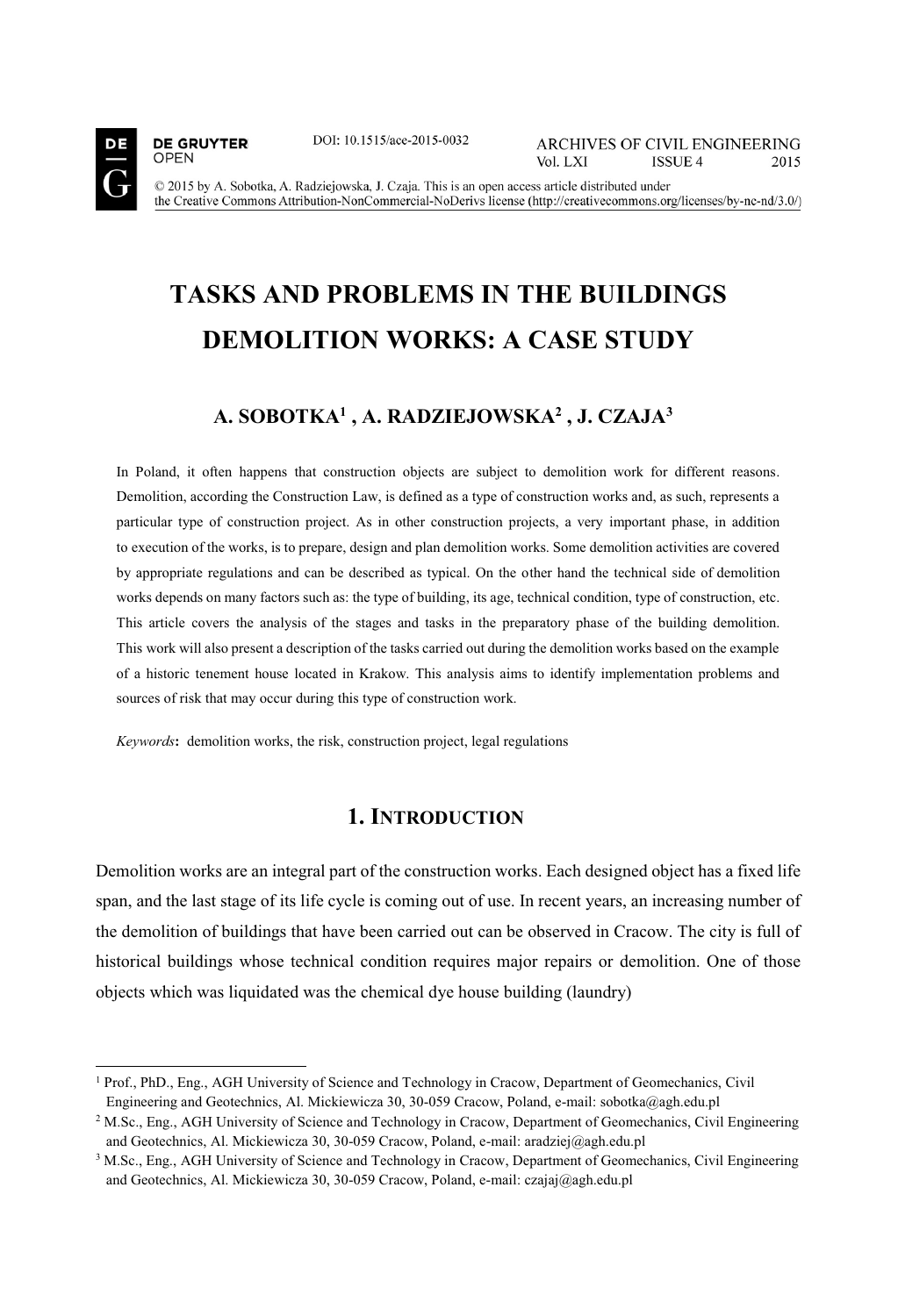"Rainbow" located inside AGH Campus at the Czarnowiejska Street, whose demolition was watched by the authors. This was an example of a good "job".

Demolition works as construction works (Construction Law) are a specific type of construction project in which particularly in the execution phase, many difficult technical situations occur, uncertainties, which constitute a source of risk. For those reasons and also because of the specific legal requirements - especially concerning historical buildings, the work associated with the preparation of demolition works require a lot due diligence and knowledge of the rules, as well as proper design and planning of demolition.

The subject of this article is the analysis of the stages and tasks in the preparatory phase of a building's demolition. The paper will also present a description of the tasks carried out during the demolition of the building based on the example of a historic building located in Krakow. This analysis aims to identify implementation problems and sources of risks that may occur during demolition work.

## **2. PREPARATION PHASE OF THE BUILDING'S DEMOLITION PROJECT**

Demolitions of buildings are made for many reasons, e.g. bad technical condition of the building resulting from unauthorized construction [2], elimination of industrial facilities, etc... Demolition projects, like the other type of works, are subject to legislation. Depending on the reason for which the decision on demolition was made, they are subject to varied requirements in terms of the laws that regulate the construction activity. For example, in the case of building structures destined for liquidation with the usage of explosive materials as well as in the case of demolition resulting from the damage caused by the environment, there are additional, separate regulations. Additional, separate rules apply to historical facilities. Stages of the proceedings in the preparatory phase to obtain a demolition permit are similar to the general scheme, but it should be pointed out that the additional participant in administrative proceedings is the Municipal or Provincial Conservator of Monuments. His consent is required in order a permit for demolition.

The practice indicates that the preparatory phase of the investment project, which is the liquidation of the object, as it is in the case of erection of new buildings, is usually longer than the other phases of the project. Steps involved in this phase and tasks that should be performed before accession to demolition works were categorized and presented in the form of a block diagram shown in Fig. 1. Grey colour marks the steps which involved the demolition of the described object.

Depending on the construction project of the "demolition of a building" type, the preparatory process includes various activities that typically take a long time and this period is extended by the statutory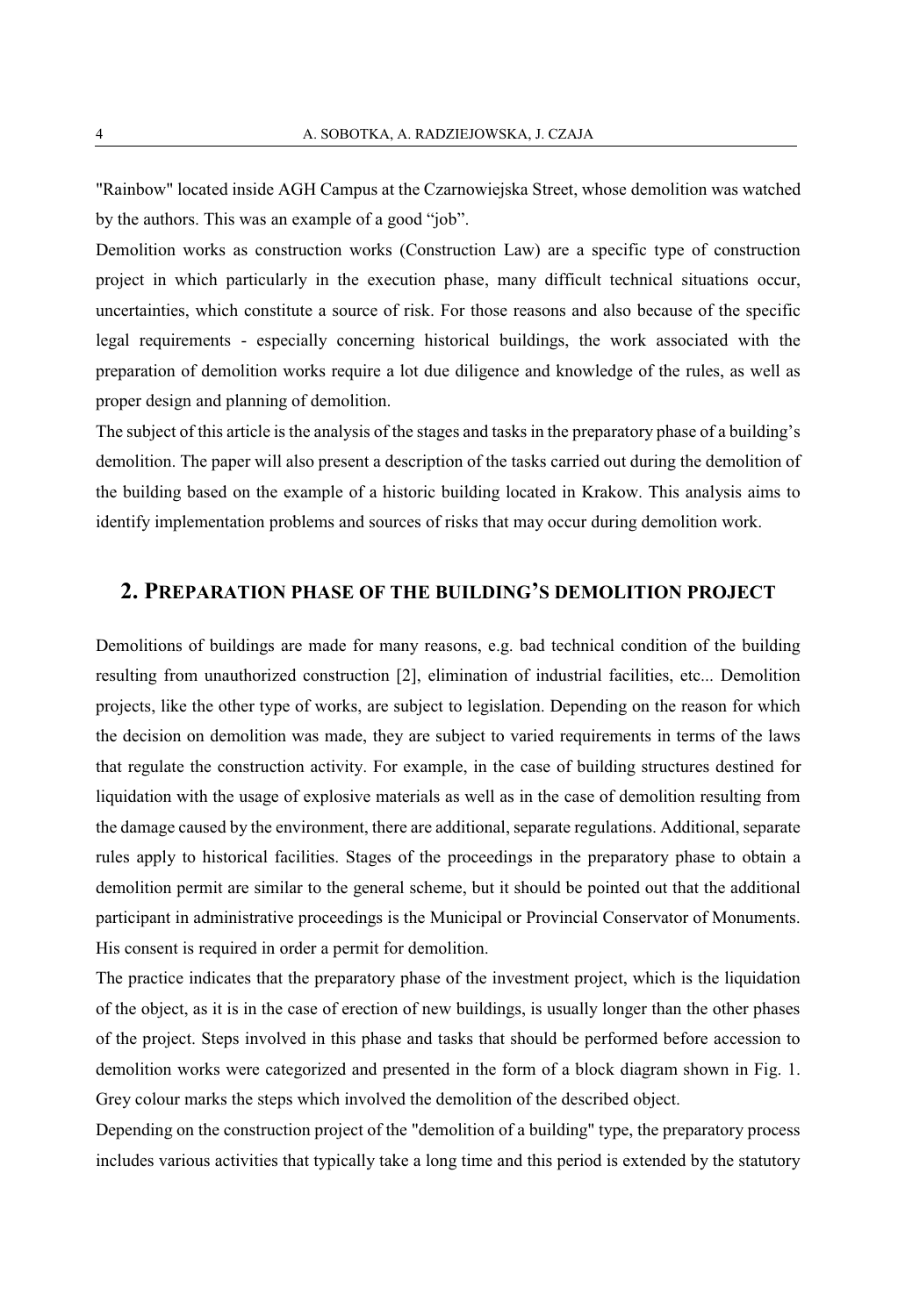waiting periods for decisions. In the case where, as a result of poor technical condition of the object, it comes to threat of life or property, the demolition work with a simultaneous complement of administrative affairs can be and even should be immediately commenced. However, these regulations shall not be applied to the objects included in the register of monuments. In the case of the described demolition, the permission for demolition was necessary due to the bad condition of the property and its historical character [2].



Fig. 1. Step chart preceding the start of demolition historical building (indicated by the dashed line situations that may occur). Source: own study based on [2] i [3]

The Request for granting consent to demolish was submitted to the office on 25.07.2012. Because of the historical value of the object, the Rainbow building required consent for demolition, granted by Municipal Heritage Conservator acting in agreement with the Provincial Conservator, to whom the case was brought to on 21.08.2012. Because of the additional requirements of conservation, the Investor was obliged to submit additional documents - the decision was issued on - 01.10.2012. The application was completed by the Investor, and with the date of 01.04.2013, after receiving the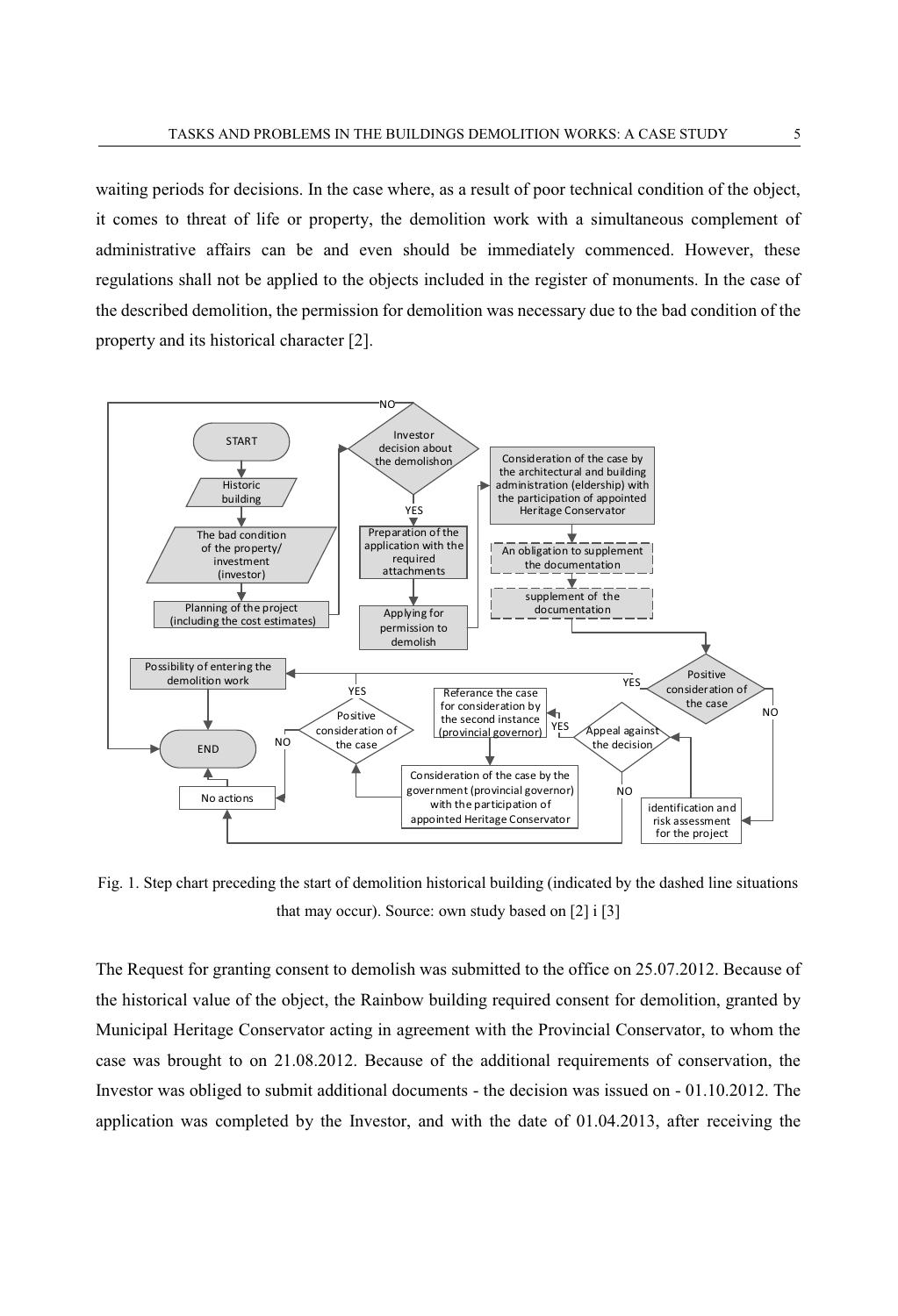consent of the conservator, the City issued a demolition permit [1]. It took the investor a long period of time to prepare and conduct the tender for the demolition works of the "Rainbow" object.

The preparation phase from the submission of the application to the contract awarded to the entrepreneur lasted 21 months. The execution of the demolition, including the development of the technical design, fencing and site preparation for parking - less than 3 months (Fig. 2).

After the contract was awarded to the entrepreneur, there was the preparatory phase preceding the demolition work started. In this phase there was the project of the execution of the works developed, including demolition work methods, their order, applied devices dependent on the technical condition of the object, and other conditions for the implementation of the demolition (location of the property, site etc.).

This project also included the Safety and Health Protection plan. It should be noted that the protection of life and health of workers is a key element of the demolition, as the risk of an accident in this type of works is one of the highest among all building operations [5].



Fig. 2. The course of the investment process of demolition "Rainbow" in Cracow, Source: own work

The beginning of the demolition works is also often preceded by obtaining permits for the exclusion of the pavement lanes, heavy equipment transport, disconnection of the media, etc. The construction market saw the emergence of companies specializing in the execution of building demolition projects in a comprehensive way from the moment of the order. They work in a high risk environment, requiring extensive knowledge, experience and thorough preparation for construction work. The next chapter presents a worth-following example of the implementation by a specialized enterprise.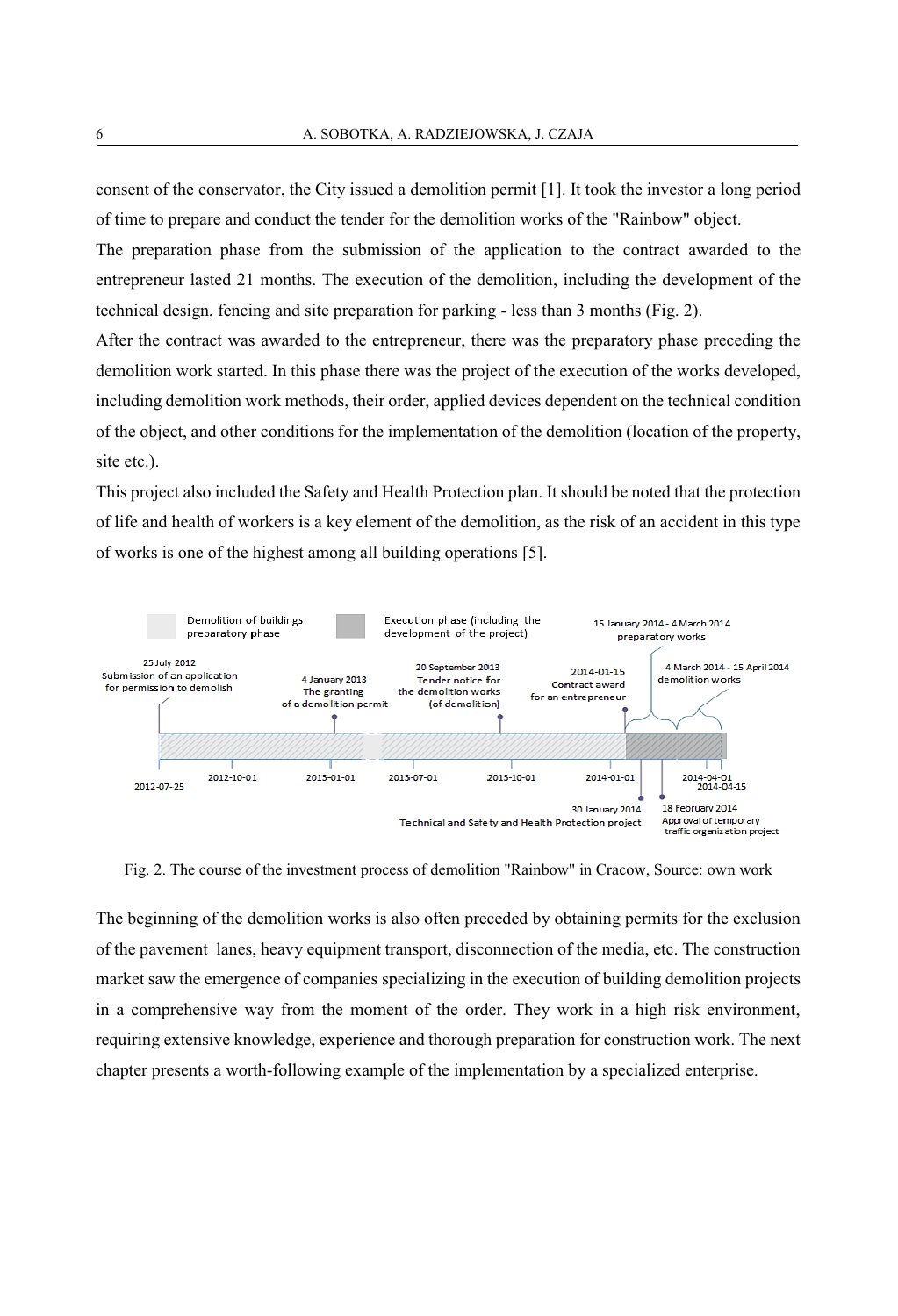### **3. PHASE EXECUTION OF DEMOLITION OF THE BUILDING - AN EXAMPLE**

#### **3.1. HISTORY AND TECHNICAL CONDITION OF THE LIQUIDATED OBJECT**

The "Rainbow" object was formerly a building of dry cleaning service on Czarnowiejska Street. The Tenement was erected in the second decade of the twentieth century and was the property of a citizen of Cracow, Alexander Mandelbaum. In 1920, the tenement was expanded. The industrial-residential building was enlarged by an additional floor, and an extra complex of buildings was built on the yard side, i.e. a hall laundry, dyeing, benzindose, boiler and chimney factory [13].

The complex of buildings on the Czarnowiejska Street represented a modern industrial architecture of Cracow of that time. In the time span of its existence (life cycle), due to the changes in its functions, it was rebuilt several times. In the years from 1955 to 1990 it was used, among others, by the Regional Criminal Management Board as an outhouse and warehouse complex [13].

Since the early nineties, the technical condition of the building had been deteriorating each year, which contributed to the lack of interest in the property on the owner's part which resulted in the building falling into disrepair (Fig. 3 and 4). Finally, after several years the AGH University Authorities managed to redeem the property.





Fig. 3. The top view of the complex of the dry cleaning service "Rainbow" before the demolition, after the fire, around 2012, Source: googlemaps, 06.03.2014]

Fig. 4.The view from the Czarnowiejska street on the right wing of the laundry service building "Rainbow", Source: own photo, 06.03.2014

In the winter of 2011 a fire broke out in the tenement, it was caused by homeless people living there. The fire damaged the building heavily, the roof collapsed, and destroyed the second floor of the building (Fig. 3). During this time the demolition works of individual elements of the laundry-service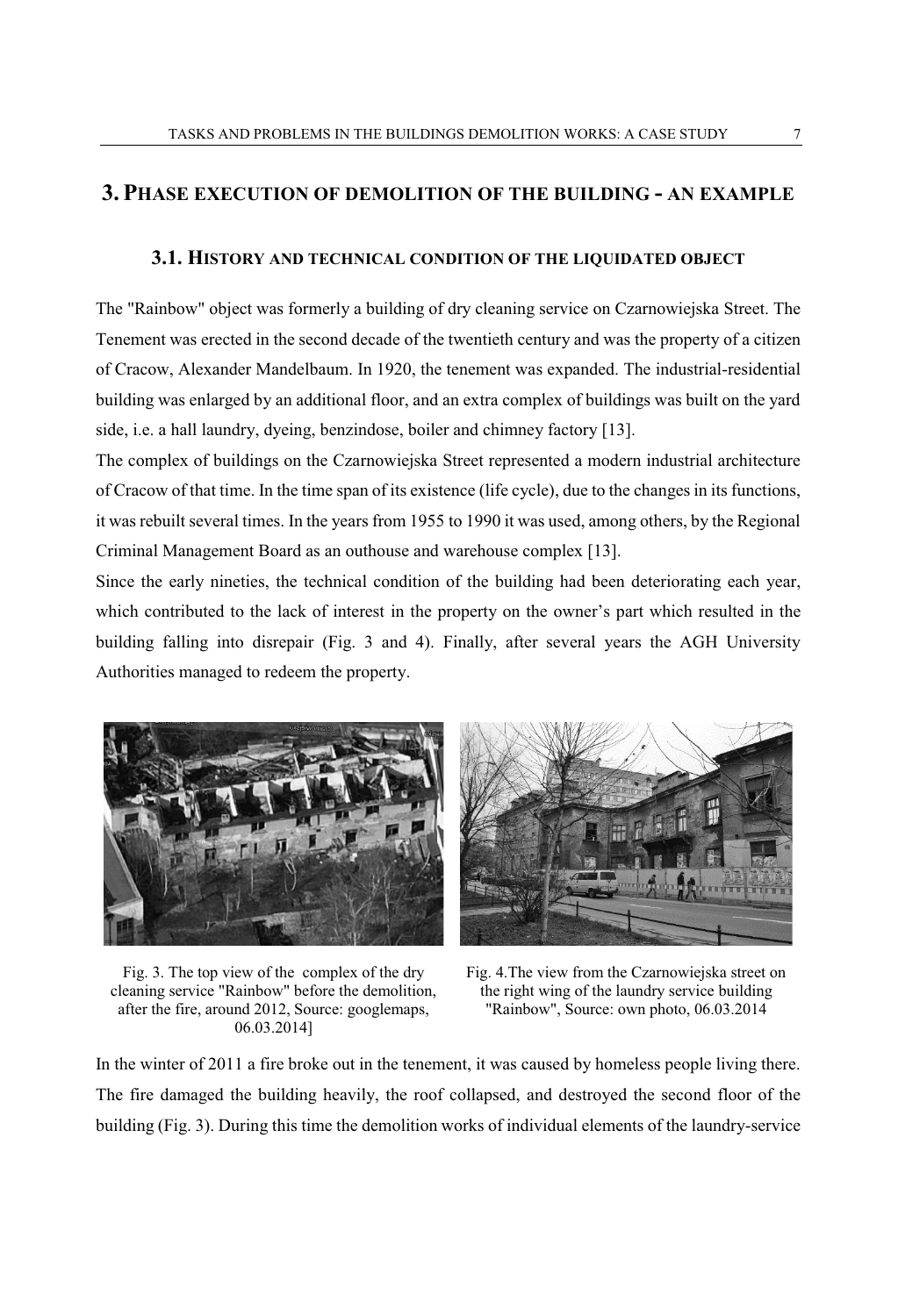complex had been already conducted by the Investor (AGH University). In June 2013, only the front building remained, visible directly from the Czarnowiejska Street (Fig. 4).

The external walls of the laundry service with a thickness of 45 cm were made of solid brick, combined with lime mortar, anvil-laid thread. Internal walls consisted mostly of wooden boards covered by clay on reed, which was directly applied to the plaster. The floors were made of wooden beam construction or reinforced concrete. Land property was armed in the following networks: water supply, sanitary sewer, storm water and energy network, as well as a central heating network.

#### **3.2. THE DEMOLITION WORKS**

The demolition of a three-storey building located in the frontage of the Czarnowiejska Street and onestorey outhouses from the courtyard started on 04.03.2014. After receiving the permission for demolition, the investor was obliged to notify the competent supervisory authority about the intended date of commencement of works. The notification had to include:

- ‒ manager's declaration confirming the draw-up of the safety and health plan,
- ‒ the acceptance of the duty to manage the construction.

The Contractor specializing in demolition, who has been commissioned to carry out the demolition, began the works from the development of the technical design. However, The Assessment of the technical condition was hampered because of the fire of the wooden construction of the roof in 2011. The fire completely destroyed a part of the roof trusses and ceiling on the first floor. Because of that, the interior of the damaged building was subjected to the weather conditions for several years.

After the visual inspection of the tenement, it was found that there is a threat of collapsing. In addition to the direct cause of the degradation of the object that was made by the fire, it was also observed that in the front elevation and lintels there are large defects of material and numerous cracks. Due to the close proximity to other buildings, the parcel had to be carefully checked and all networks disconnected and secured before the demolition.

The Schedule for the completion of the works is presented in Table 1.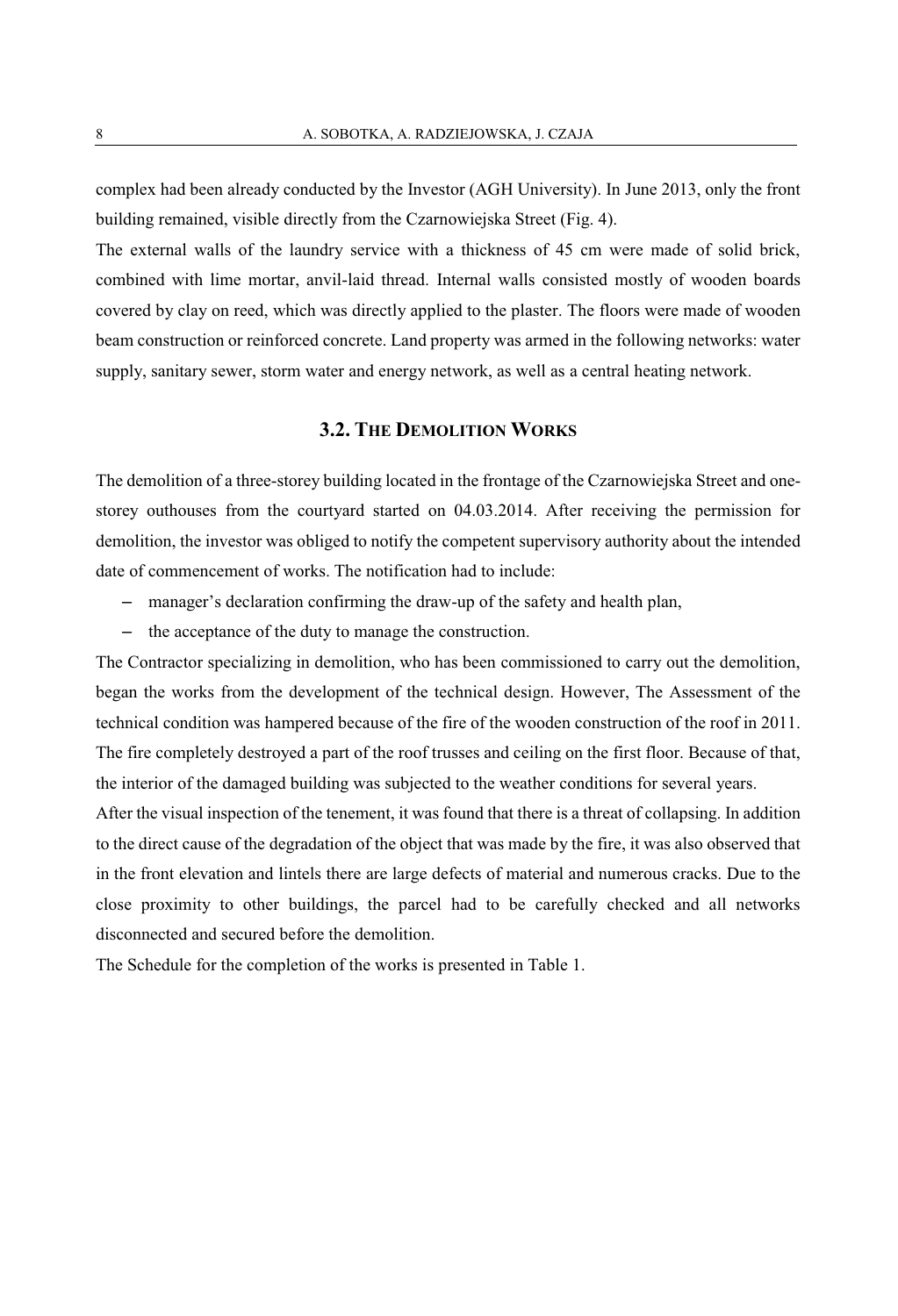| <b>Stages of demolition of building</b>                                                                                                                                                                                                                                                                                                                                                                                                                                                                                                              | Data                         |
|------------------------------------------------------------------------------------------------------------------------------------------------------------------------------------------------------------------------------------------------------------------------------------------------------------------------------------------------------------------------------------------------------------------------------------------------------------------------------------------------------------------------------------------------------|------------------------------|
| Taking over the site by the demolition company                                                                                                                                                                                                                                                                                                                                                                                                                                                                                                       | 15.01.2014                   |
| Submission of appropriate proposals for demolition works (e.g. permit to exclude sidewalk for the<br>duration of the works, permit to transport heavy equipment, permit to disconnect the media, etc.).                                                                                                                                                                                                                                                                                                                                              | $30.01.2014 -$<br>18.02.2014 |
| The construction site area development plan, among others: isolation of the construction site,<br>permanent disconnection of the outdoor-installation powering the facility, marking roads of their run<br>near the active power and water installations, designation of a security zone, preparation of directions<br>and stations for the work of heavy equipment, the designation of a temporary storage place for<br>debris, scrap metal and other materials from the demolition, isolation of the danger zone from the<br>Czarnowiejska Street. | $28.02.2014 -$<br>04.03.2014 |
| Demolition works, including: demolition of the outbuildings from the yard, mechanical demolition of<br>the upper floor to the ground level, the demolition of brick walls on the ground floor and the first<br>floor, the demolition of the foundation walls, insulation of heavy foundations and basement<br>foundation walls of the building B7, curing the area, construction leveling layers on the walls of<br>buildings adjacent to the object [Fig.5]                                                                                         | $04.03.2014 -$<br>15.04.2014 |
| Segregation of the demolition materials, among others: preliminary debris crushing with steel<br>reinforcement separation, segregation of the demolition materials with cutting into sections to<br>transport, export of the waste materials [Fig. 6]                                                                                                                                                                                                                                                                                                | $10.03.2014 -$<br>01.04.2014 |
| Ordinal and finishing works, among others: trimming and leveling the site, hardening the area, (the)<br>execution of the facade on the buildings adjacent to the tenement under the demolition                                                                                                                                                                                                                                                                                                                                                       | $01.04.2014 -$<br>15.04.2015 |

Table 1. The schedule of the general demolition of the building "Rainbow" on the basis of [8]





Fig.5. The laundry building "Rainbow" demolition, Source: own photo, 03.2014



Fig. 6. The segregation of materials from the demolition of the building, Source: own photo, 03 - 04.2014

The demolition works were entirely mechanized. During the works at the construction site, there was a working group consisting of two operators of heavy equipment, foreman and three unqualified workers, who successively led the segregation of waste and the material loading.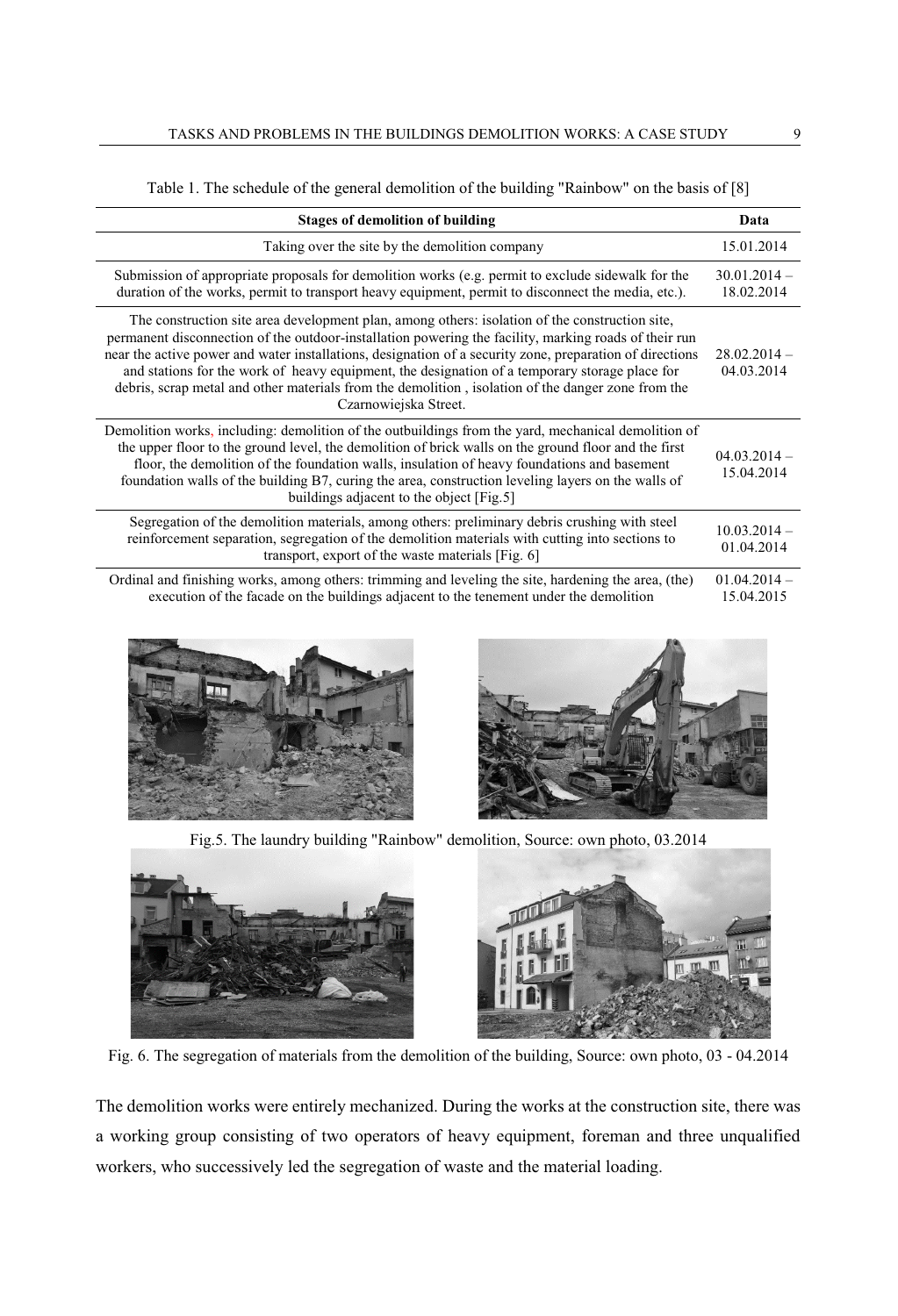In the Table 2, there is the sequence of demolition works presented [8, 7].

|                         | Demolition of the outbuildings on the yard side                                                                                                                                                                      |
|-------------------------|----------------------------------------------------------------------------------------------------------------------------------------------------------------------------------------------------------------------|
| $\overline{\mathbf{c}}$ | Removing the roof structure damaged in the fire                                                                                                                                                                      |
| 3                       | Successive demolition of curtain walls (from the upper floors by cutting, breaking, crushing small<br>fragments of structural elements of a building by crushing with scissors or breaking with hydraulic<br>hammer) |
| 4                       | Cutting each slab of the building, starting from the top floor                                                                                                                                                       |
| 5                       | Demolition of brick walls on floors and ground floor level consecutively                                                                                                                                             |
| 6                       | Demolition of the foundation walls to the level of -0.50 m below; from the side of the building B7<br>AGH, the demolition to a depth of 2.8 m.                                                                       |
| 7                       | Insulation of heavy foundations and basement foundation walls of the building B7                                                                                                                                     |
| 8                       | Asphalt demolition from the square behind the building                                                                                                                                                               |
| 9                       | The collection of the top layer of soil to a depth of approx. 20 cm in purpose of hardening                                                                                                                          |
| 10 <sup>2</sup>         | Hardening site by the broken aggregate (key aggregate)                                                                                                                                                               |
| 11                      | Execution of leveling layers on the walls of buildings adjacent to the demolition object                                                                                                                             |
| 12                      | To-date pre-crushing of rubble with separation of steel reinforcement                                                                                                                                                |
| 13                      | Segregation of demolition materials with cutting into transport pieces                                                                                                                                               |
| 14                      | Export of waste materials                                                                                                                                                                                            |
| 15                      | Trimming and leveling the area                                                                                                                                                                                       |

|  |  |  |  |  |  |  |  | Table 2. The order of the execution of the demolition works of the "Rainbow" [8] |  |
|--|--|--|--|--|--|--|--|----------------------------------------------------------------------------------|--|
|--|--|--|--|--|--|--|--|----------------------------------------------------------------------------------|--|

### **4. THE REALIZATION PROBLEMS WITH THE BUILDING DEMOLITION**

The realization of the demolition of the "Rainbow" building, which is a historic building, located in a densely built-up area, in a very bad technical condition caused a lot of problems, both in the preparation phase of the project as well as in the execution phase. Preliminary issues are:

- ‒ problems during the redemption of property from the owner who lives outside Poland,
- ‒ additional documents required during the application process for the permission for demolition,
- ‒ additional permission required for the demolition from the Municipal and Provincial Conservator of Monuments,
- ‒ difficulties in assessing the technical condition of the object because of the disastrous state of the building affected by the fire (the completely destroyed roof and ceiling of the second floor),
- ‒ heavy machinery transport to the construction site was hampered because of the location of the "Rainbow" building and could be made only at night,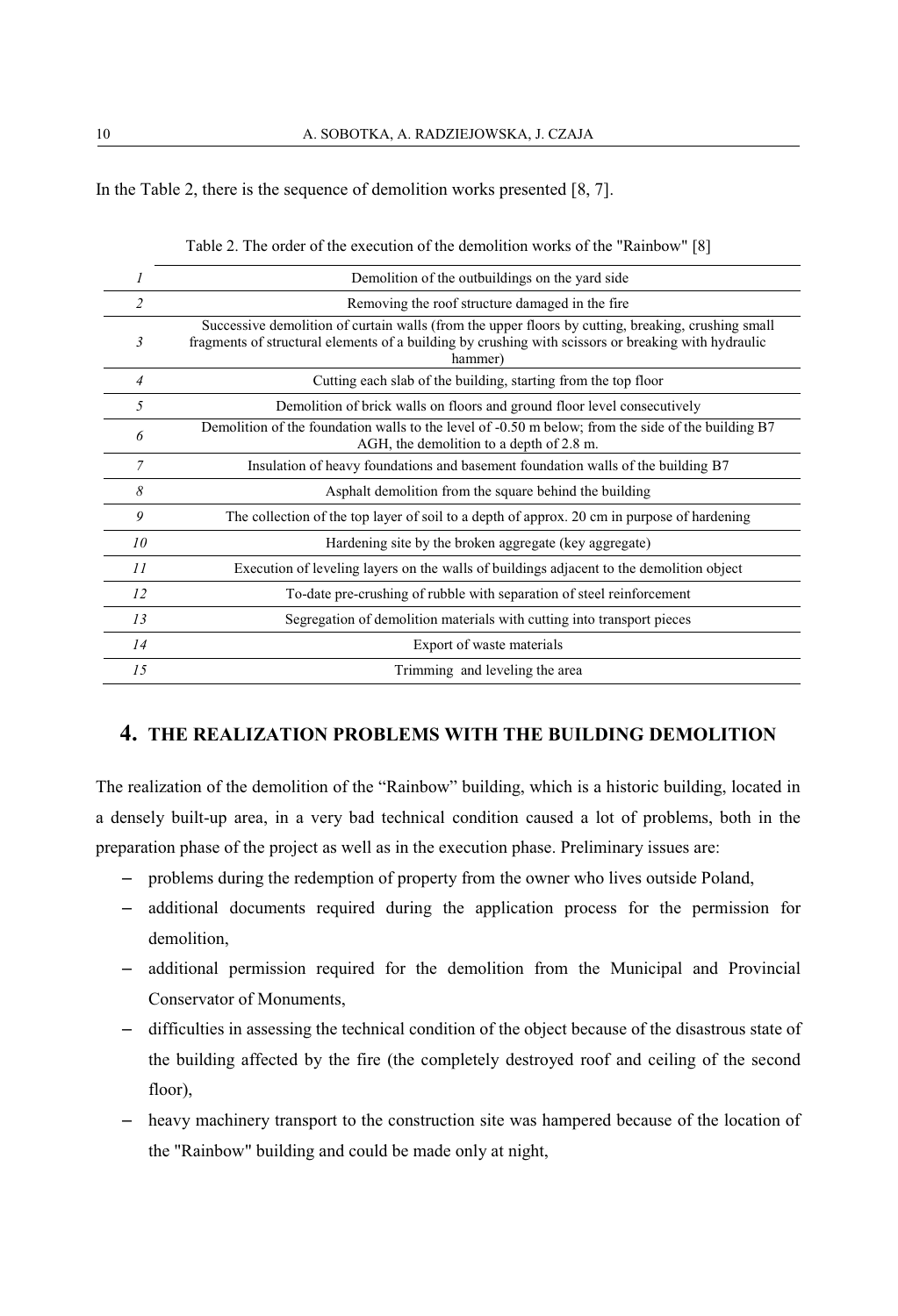- location of the building required the closing of the sidewalk from the side of the densely frequented Czarnowiejska Street. Closing the pedestrian corridor required the permission for the entire duration of the demolition.

During the execution of the demolition, the contractor also encountered difficulties with:

- ‒ the demolition of the building's front wall was connected with designation of the security zone (6 m plus 1/10 of the height of the object) whose extent made it necessary to close the whole Czarnowiejska Street. The Demolition of the front wall of the building had to be completed within a few hours, which was the time approved for the closure of the strip of the street. Due to the heavy traffic that which is typical for this location, the works were planned for one of the Sunday mornings; it is worth noting that the exclusion of traffic on the Czarnowiejska Street, even for a few hours, caused very high costs (several thousand zlotys),
- ‒ in the structure of the building, there were dangerous materials requiring selective collection during their removal. These side effects included the residues of papa roofing and glass wool insulation that were part of the building. Due to the provisions, the specified materials were collected in separate containers and turned over to the points for disposing,
- ‒ the direct vicinity of the busy street and surrounding buildings required the protection of the area against excessive dusting and dust that accompanied the process of demolition. The leveling of those disadvantages required the irrigation of the building elements, both in the course of the demolition and loading materials onto the transport means,
- ‒ the phase of the demolition of the building's gable wall required a change in work technology. Because of the danger of an uncontrolled collapse of the wall, works had to be done manually,
- the final stage of the demolition of the terrestrial part also had to be done manually because of the direct proximity of other objects.

Currently, in the areas of the former laundry complex, there is a car park for employees of the University. In the near future, another investment is planned there, which is now in the design phase. The demolition works are considered as high-risk construction works and are characterized by a range of very hazardous working conditions.

Because of their difficult nature they should be planned and controlled in accordance with the legal requirements. The hazards associated with the demolition works include:

- ‒ the instability of the demolished object structure,
- ‒ excessive loading on floors and loading against walls,
- ‒ unprotected openings,
- ‒ the presence of harmful materials, i.e. asbestos and broken or sharp pieces of glass, metal, etc.,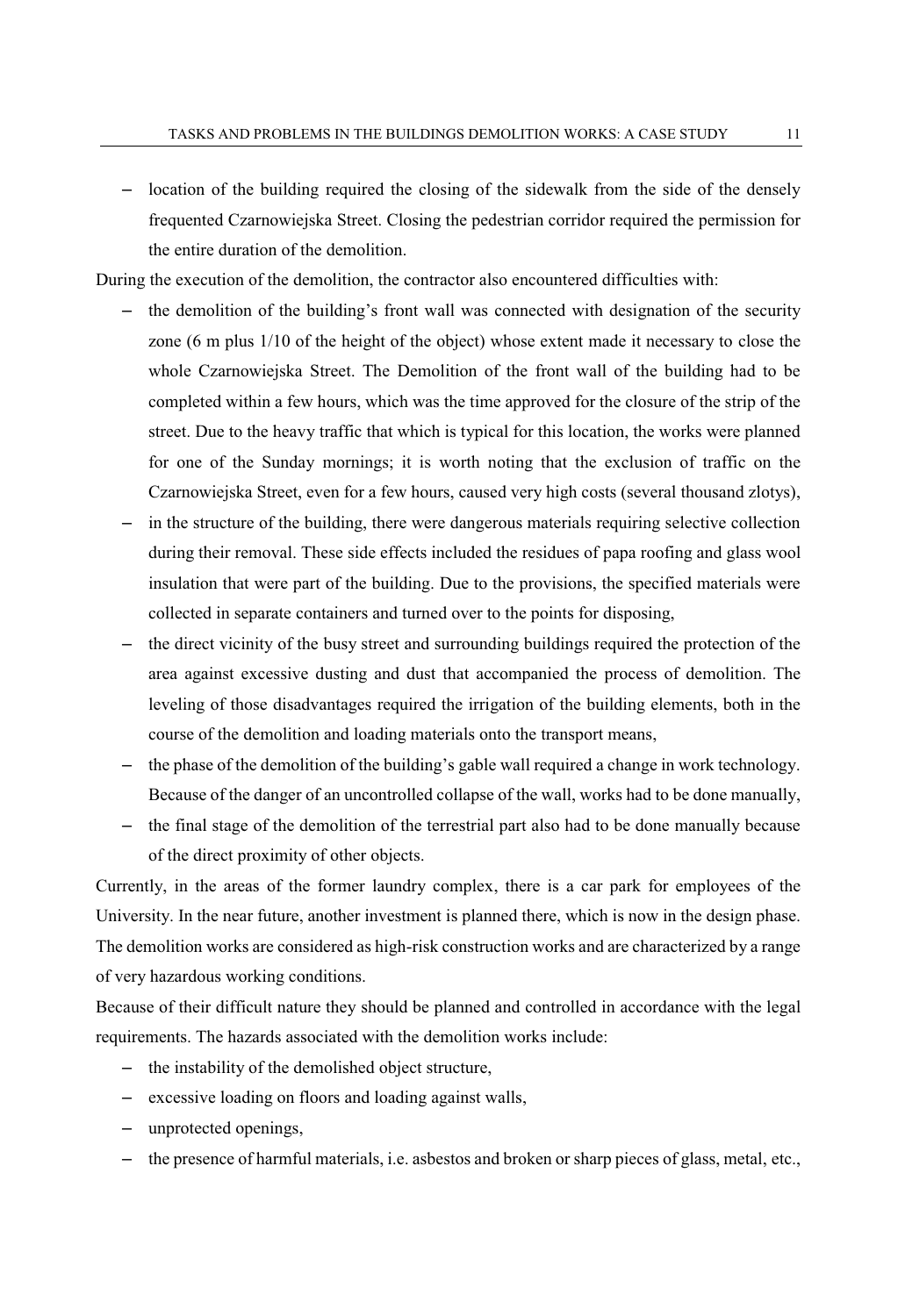- ‒ adverse weather conditions,
- ‒ obstructed site access,
- ‒ the discontinuation of services such as electricity,
- ‒ the use of hazardous materials, i.e. explosive materials [4].

The demolition of the "Rainbow" was carried out efficiently and in accordance with the scheduled time, what can be attributed to the works manager's big experience in this kind of work. The presented example shows that the preparatory phase of demolition is the most time consuming part of the project and requires the investor knowledge and perseverance in obtaining the necessary permits for its completion. It also requires skills of risk management both in the preparatory and executive phases. Below the authors have presented a summary of the risks that arise in this type of projects [Table 3].

| No.              | <b>TYPE OF RISK</b>                                                                 | <b>RESPONSIBILITY</b> |            |  |  |  |  |
|------------------|-------------------------------------------------------------------------------------|-----------------------|------------|--|--|--|--|
|                  |                                                                                     | <b>Investor</b>       | Contractor |  |  |  |  |
| 1.               | Problems with the ownership of the land / real estate                               |                       |            |  |  |  |  |
| $\overline{2}$ . | Obtaining the proper permits to carry out the construction work                     |                       |            |  |  |  |  |
| 3.               | Demolition of a building under conservation protection                              |                       |            |  |  |  |  |
| $\overline{4}$ . | Difficulties in assessing the technical state of constructions                      |                       |            |  |  |  |  |
| .5.              | Transport of heavy equipment to the construction site                               |                       |            |  |  |  |  |
| 6.               | Changing the technology works during the project                                    |                       |            |  |  |  |  |
|                  | Necessity of execution of works comply with the deadline imposed by the<br>Investor |                       |            |  |  |  |  |

Table 3. Summary of risk during the planning and execution of the demolition [4, 5, 9, 10]

 In addition to the risk factors associated with the entire project, risk factors for humans occurring in demolition works should also be noted. These include: disruptive noise and dust, unfavorable weather conditions, electrocution while operating machinery, equipment and tools powered electrically, cuts, burns, fractures, injuries caused by falling objects or debris, falls from height, injuries resulting from the use of explosives materials, diseases associated with the removal of dangerous materials, ie. Asbestos.

Implementation by the participants of the project risk management concept aims to minimize the effects of possible risk through the investment methods (avoidance, transfer, acceptance of risk, etc.) [11].

While the measures that reduce the risk to humans and improve the safety conditions on the site include:

1. Risk identification (the scale, the type of risk and the time and place of their occurrence)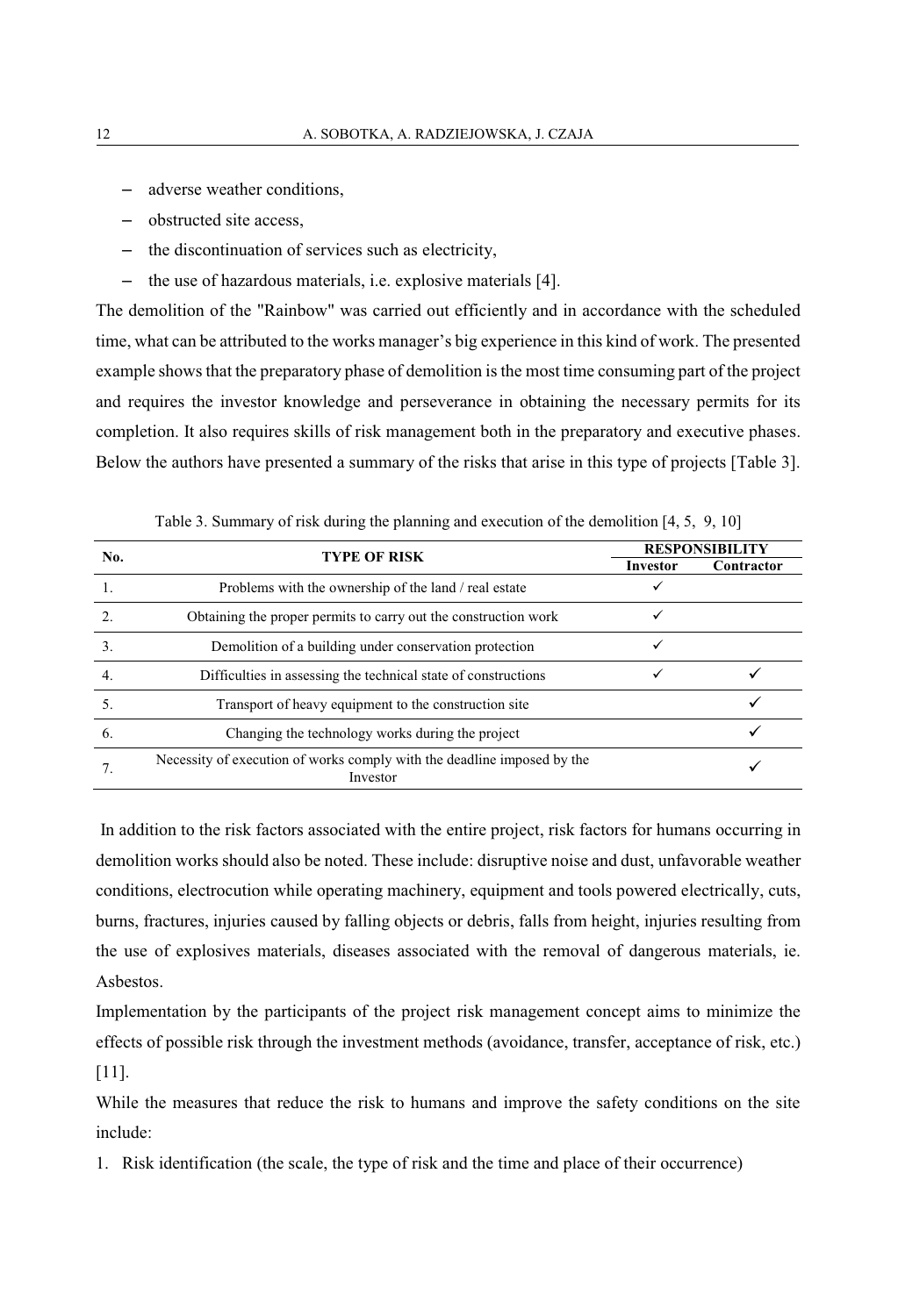- 2. Risk assessment of the possible danger.
- 3. Health and Safety training and instruction workers before the commencement of extremely dangerous works
- 4. Preventive care during demolition work (eg. social facilities properly equipped)
- 5. Determining the procedure in the case of a risk occurrence
- 6. Provision of personal protective equipment by employees
- 7. Marking locations for carrying out the construction works, determine ways to store and transport dangerous materials at the construction site
- 8. Providing technical measures (including the masks, clothes etc. for particularly dangerous works) and the work organization plan, to minimize the risk of danger at the site
- 9. Providing the means for effective communication and, if necessary, to enable quick and efficient evacuation

These activities are elements of the Safety and Health Protection plan, which are required to be prepared by on site managers and others such as demolition of buildings with a height of over 8 m.

## **5. CONCLUSIONS**

The implementation of demolition of the former laundry complex "Rainbow" confirms that projects consisting of decommissioning of a building, especially historical, are the same as construction of new investments. These are complex activities requiring extensive knowledge and experience from their executors, ie both investors and contractors [8]. In addition, each object of demolition is an individual process - unusual. During their realization, there are multiple extra uncertainty factors and risks in particular due to inaccurate stocktaking and insufficient knowledge of the technical condition of the objects. In the preparatory phase, there are additional problems associated with obtaining a permit to start construction works and in the execution phase there are technical and work related safety problems.

As it is apparent from the analyzed example, the demolition investment process is essentially formalized and extended especially in the preparatory phase, which has a negative impact on its length. Current changes in the Construction Law (Law from 20 February 2015) introduce the simplification and shortening of the procedures necessary to implement the construction project in many cases [6, 11, 12] These trends are promising for the construction sector; legislative changes carried out in this direction bring a lot of good for the investors. The completed modernizations can positively influence the dynamism of the construction market, encouraging investment in this sector.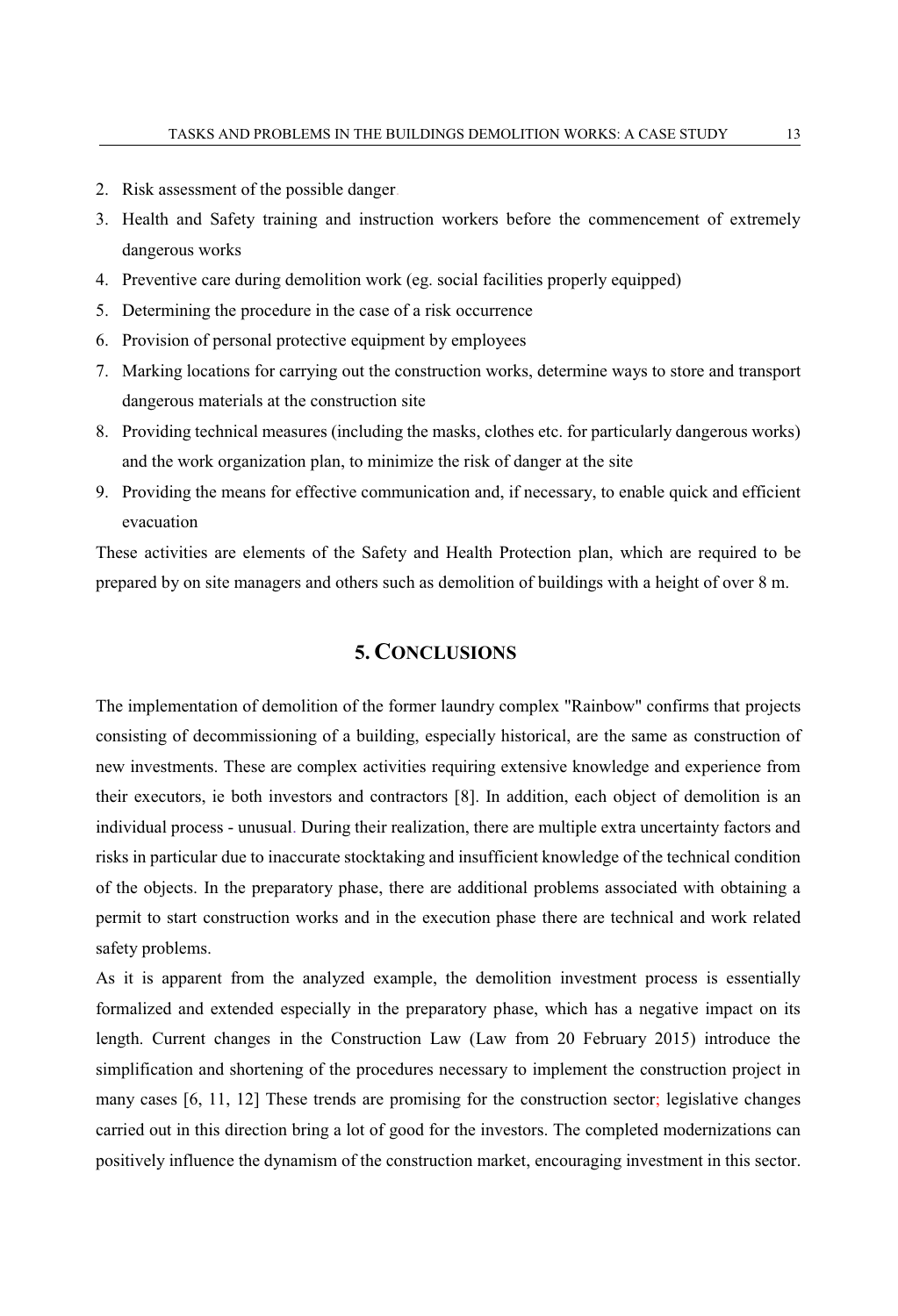To avoid the difficulties in the demolition implementation, the possible sources of risk and the probability of their occurrence should be carefully analyzed and the use of risk management tools should be implemented.

The implementation of the building demolition presented in the article was carried out efficiently and in accordance with scheduled time and planned costs, and represents "an example worthy of imitation" thanks to proper preparation and experience of the contractor.

The work was done partly through a statutory research of AGH 11.11.100.197.

#### **REFERENCES**

- 1. Dokumentacja Inwestora, Sektor Techniczny AGH, http://di.adm.agh.edu.pl/przetargi/, pobrane: 03.2014
- 2. Dz. U. z 1994 r. Nr 89, poz. 414 Ustawa z dnia 7 lipca 1994 r. Prawo Budowlane ze zmianami, 03.2015
- 3. Dz. U. z 2004 r. Nr 198, poz. 2043 Rozporządzenie Ministra Infrastruktury z dnia 30.08.2004 r. w sprawie warunków i trybu postępowania w sprawach rozbiórek nieużytkowanych lub niewykończonych obiektów bud.
- 4. http://www.comcare.gov.au/Forms\_and\_Publications/publications/services/fact\_sheets/fact\_sheets/constructio n\_work -\_demolition/demolition2, 02.04.2015
- 5. I.H.M.Fauzey, F.Nateghi, F.Mohammadi, F.Ismail, "Emergent Occupational Safety & Health and Environmental", Procedia - Social and Behavioral Sciences 168 ( 2015 ) 41 – 51.
- 6. Issues of Demolition Work: Towards public environment
- 7. Liu Ch., Lyle B., Langston C., "Estimating Demolition Costs for Single Residential Buildings", The Australian Journal of Construction Economics and Building [Vol 3 , No 2), 2012
- 8. Materiały udostępnione przez Kierownika Budowy R. Kawalec z firmy "Dox", 03.2014
- 9. PN¬-N-¬18002, "Systemy zarządzania bezpieczeństwem i higieną pracy. Ogólne wytyczne do oceny ryzyka zawodowego", 2011
- 10. Radziejowska A., Sobotka A., "Rewitalizacja zabudowań elektrowni w dzielnicy Krakowa Podgórze", Wybrane zagadnienia rewitalizacji obiektów budowlanych, Politechnika Warszawska, Płock 2014
- 11. Skorupka D. "Metoda identyfikacji i kompleksowej oceny ryzyka realizacji przedsięwzięć budowlanych", [w:] Metody i modele badań w inżynierii przedsięwzięć budowlanych, pod red. Kapliński, Studia z zakresu inżynierii, PAN KILiW IPPT, Warszawa 2010.
- 12. Ustawa z dnia 20 lutego 2015 r. o zmianie ustawy Prawo budowlane oraz niektórych innych ustaw
- 13. Wieja T., "Realności przemysłowe na terenach AGH", Biuletyn AGH, 2002

*Received 22. 06. 2015 Revised 10. 07. 2015*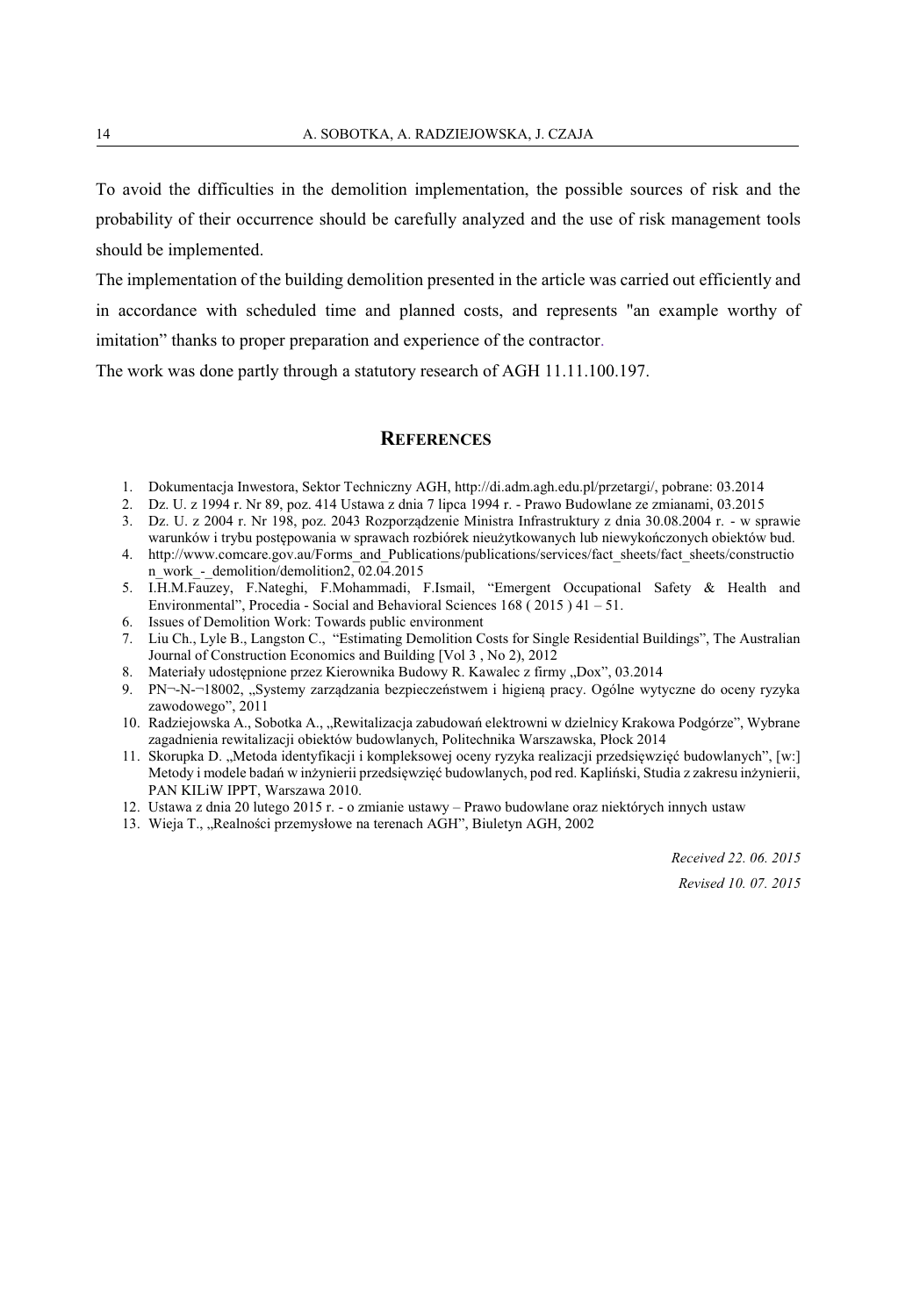#### **LIST OF FIGURES AND TABLES:**

- Fig. 1. Step chart preceding the start of demolition historical building (indicated by the dashed line situations that may occur). Source: own study based on [2] i [3]
- Fig. 2. The course of the investment process of demolition "Rainbow" in Cracow, Source: own work
- Fig. 3. The Top view of the complex of the dry cleaning service "Rainbow" before the demolition, after the fire, around 2012, Source: googlemaps, 06.03.2014
- Fig. 4. The view from the Czarnowiejska street on the right wing of the laundry service building "Rainbow", Source: own photo, 06.03.2014
- Fig.5 The laundry building "Rainbow" demolition, Source: own photo, 03.2014
- Fig.6. The segregation of materials from the demolition of the building, Source: own photo, 03 04.2014
- Rys.1. Schemat postępowania poprzedzającego rozpoczęcie robót rozbiórkowych obiektu zabytkowego (linią przerywaną zaznaczono sytuacje, które mogą wystąpić). Źródło: opracowanie własne na podstawie [2] i [3]
- Rys 2. Przebieg procesu inwestycyjnego rozbiórki obiektu "Tęcza" w Krakowie, Źródło: opracowanie własne
- Rys.3. Widok z góry na kompleks pralni chemicznej "Tęcza" przed wyburzeniem, po pożarze, około 2012, Źródło: googlemaps, 06.03.2014]
- Rys.4. Widok od ulicy Czarnowiejskiej na prawe skrzydło budynku pralni "Tęcza", Źródło: zdjęcia własne, 06.03.2014
- Rys.5 Rozbiórka budynku pralni "Tęcza", Źródło: zdjęcia własne, 03.2014
- Rys.6. Segregacja materiałów z rozbiórki budynku, Źródło: zdjęcia własne, 03 04.2014
- Tab. 1. The schedule of the general demolition of the building "Rainbow" on the basis [8]
- Tab. 2. The order of demolition, based on [8]
- Tab. 3. Summary of risk during the planning and execution of the demolition [4, 5, 9, 10]
- Tab. 1. Harmonogram ogólny rozbiórki budynku "Tęcza" na podstawie [8]
- Tab. 2. Kolejność robót rozbiórkowych, na podstawie [8]
- Tab. 3. Zestawienie ryzyka podczas planowania i realizacji rozbiórki [4, 5, 9, 10]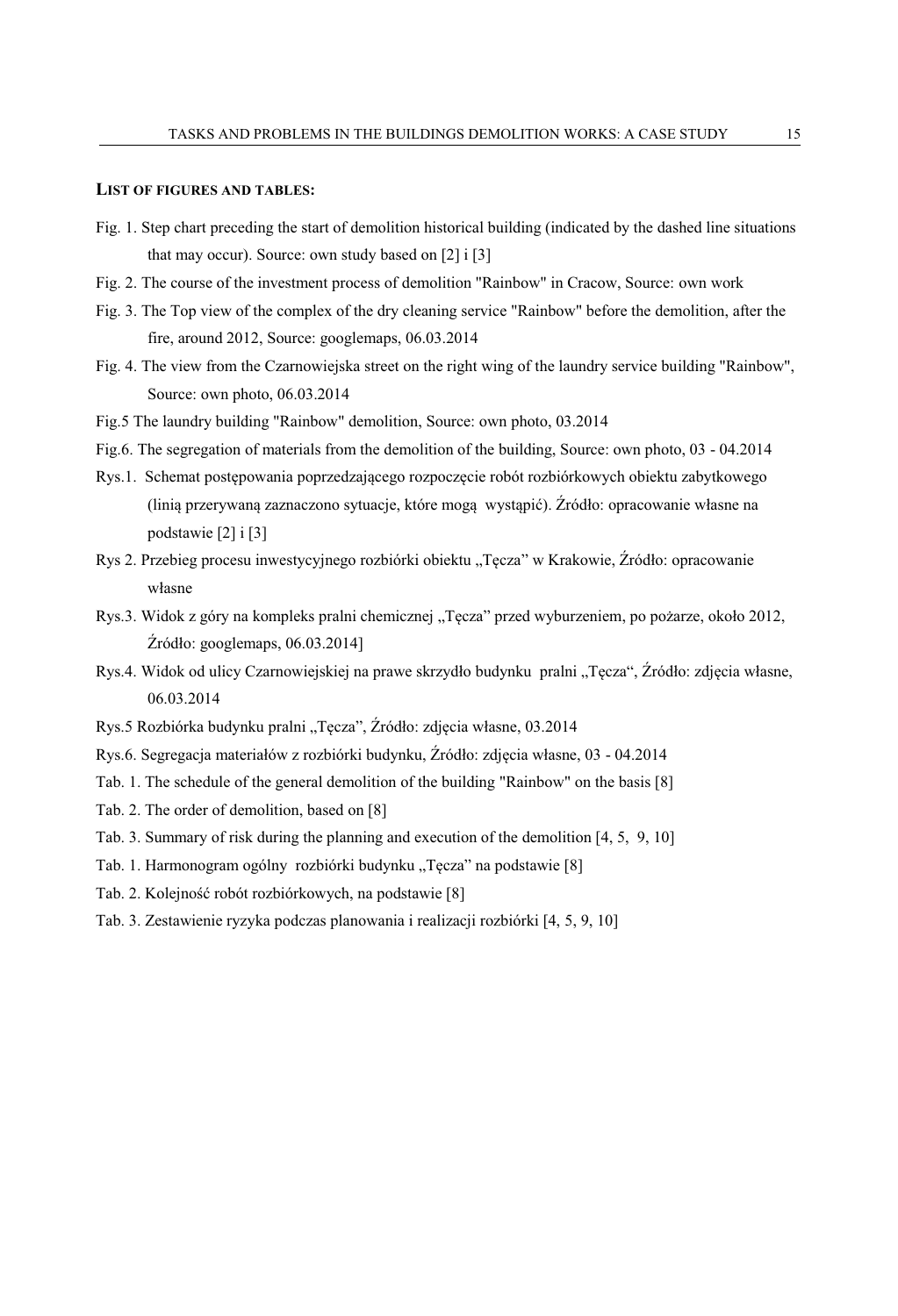#### **ZADANIA I PROBLEMY W ROZBIÓRKACH BUDYNKÓW: STUDIUM PRZYPADKU**

*Słowa kluczowe:* roboty rozbiórkowe, ryzyko, przedsięwzięcie budowlane, regulacje prawne

#### **STRESZCZENIE:**

Coraz częściej w Polsce obiekty budowlane z powodów złego stanu technicznego, funkcjonalnego, ekonomicznego, itp. są likwidowane - rozbierane. Rozbiórka w Prawie budowlanym zdefiniowana jest jako typ robót budowlanych i jako taki stanowi szczególny rodzaj przedsięwzięcia budowlanego. Podobnie jak w innych przedsięwzięciach bardzo ważną fazą jest przygotowanie, zaprojektowanie i zaplanowanie robót rozbiórkowych. Niektóre działania w zakresie rozbiórek objęte są właściwymi przepisami i można je określić, jako typowe. Natomiast techniczna strona robót rozbiórkowych zależy od wielu czynników takich jak: rodzaj budynku, konstrukcji, wiek, stan techniczny, funkcjonalny, technologia wykonania, lokalizacja itd. Artykuł obejmuje analizę etapów i zadań w fazie przygotowawczej rozbiórki obiektu budowlanego. Natomiast problemy natury technicznej robót rozbiórkowych przedstawiono na przykładzie zabytkowej kamienicy znajdującej się na terenie Krakowa. Analiza procesu przygotowania i wykonania rozbiórki obiektu ma na celu wskazanie problemów realizacyjnych oraz źródeł ryzyka, jakie mogą wystąpić podczas tego rodzaju prac budowlanych. Praktyka wskazuje, że faza przygotowawcza przedsięwzięcia, jakim jest likwidacja obiektu, tak jak przy nowo budowanych obiektach, jest zwykle dłuższa niż pozostałe fazy. Etapy składające się na tę fazę i zadania, jakie należy wykonać przed przystąpieniem do robót rozbiórkowych, zostały uporządkowane i przedstawione w postaci schematu blokowego przedstawionego na Rys.1. szarością oznaczono etapy dotyczące rozbiórki analizowanego w artykule obiektu.



Rys.1. Schemat postępowania poprzedzającego rozpoczęcie robót rozbiórkowych obiektu zabytkowego (linią przerywaną zaznaczono sytuacje, które mogą wystąpić). Źródło: opracowanie własne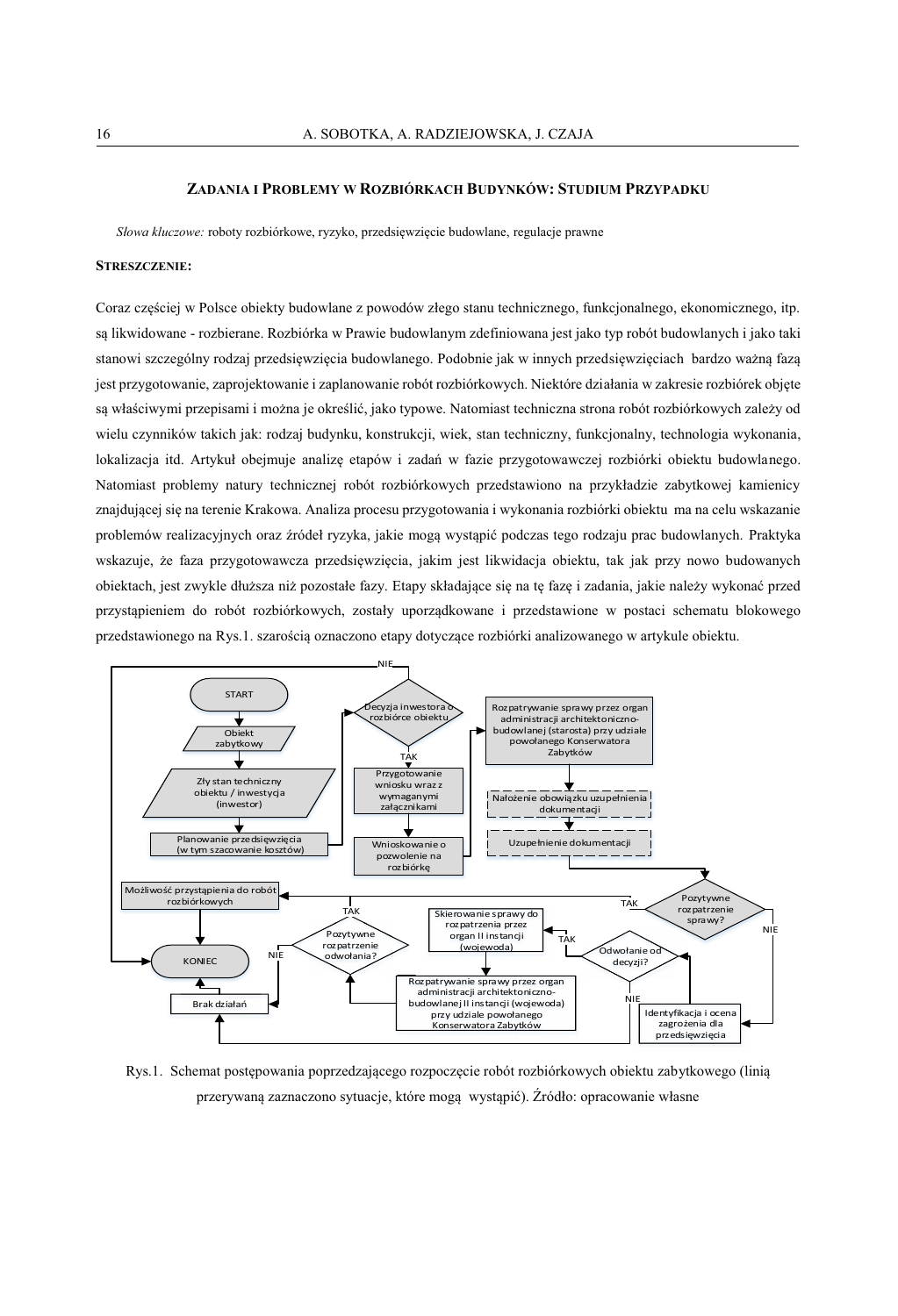Roboty rozbiórkowe poszczególnych elementów i ustrojów budowlanych kamiennicy prowadzone były według starannie przemyślanej kolejności przez doświadczonego specjalizującego się w rozbiórkach wykonawcę. Świadczy o tym fakt, że obiekt rozebrano w niespełna 3 miesiące, łącznie z opracowaniem projektu technicznego, ogrodzeniem i przygotowaniem terenu pod parking (Rys.2). Natomiast faza przygotowawcza od złożenia wniosku do udzielenia zamówienia wykonawcy trwała 21 miesięcy.



Rys.2. Widok z góry na kompleks pralni chemicznej "Tęcza" przed wyburzeniem, po pożarze, około 2012 [źródło: googlemaps, 06.03.2014] ; Obecnie funkcjonujący parking w miejscu po pralni

Realizacja rozbiórki budynku Tęczy, jako budynku historycznego, zlokalizowanego w gęstej zabudowie i o bardzo złym stanie technicznym nastręczała wiele problemów zarówno w fazie przygotowania przedsięwzięcia jak i w fazie wykonawczej. Problemy wstępne to:

- ‒ trudności podczas odkupywania nieruchomości od właściciela z zagranicy,
- ‒ zgromadzenie dodatkowych dokumentów do wniosku o pozwolenie na rozbiórkę,
- ‒ wymagana dodatkowa zgoda na rozbiórkę od Miejskiego i Wojewódzkiego Konserwatora Zabytków,
- ‒ trudności w przeprowadzeniu oceny stanu technicznego obiektu ze względu na bardzo zły stan kamienicy dotkniętej pożarem (całkowicie zniszczony dach i strop drugiego piętra),
- utrudniony transport ciężkiego sprzętu na teren budowy ze względu na lokalizację budynku "Tęczy" przy ruchliwej ulicy - mógł odbywać się tylko w godzinach nocnych,
- ‒ usytuowanie kamienicy wymagało zgody na zamknięcie chodnika ulicy dla pieszych.

Natomiast utrudnienia, z którymi musiał zmierzyć się sam wykonawca podczas prac rozbiórkowych to:

- ‒ rozbiórka ściany frontowej budynku wiązała się z wyznaczeniem strefy bezpieczeństwa (6 m +1/10 wysokości wyburzanego obiektu), której zasięg wymagał zamknięcia ulicy Czarnowiejskiej. Prace wyburzeniowe ściany frontowej budynku należało wykonać w ciągu kilku godzin, w których uzyskano zgodę na zamknięcie pasa ulicy. Ze względu na duży ruch uliczny jaki odbywa się w tej lokalizacji prace przewidziano na jeden z niedzielnych poranków,
- ‒ w wykończeniu konstrukcji budynku znajdowały się materiały niebezpieczne, wymagające selektywnej zbiórki podczas ich demontażu ( papa z pozostałości pokrycia dachowego oraz wata szklana - część izolacji budynku. Ze względu na przepisy, materiały te gromadzono w oddzielnych kontenerach i oddawano do punktów zajmujących się ich utylizacją,